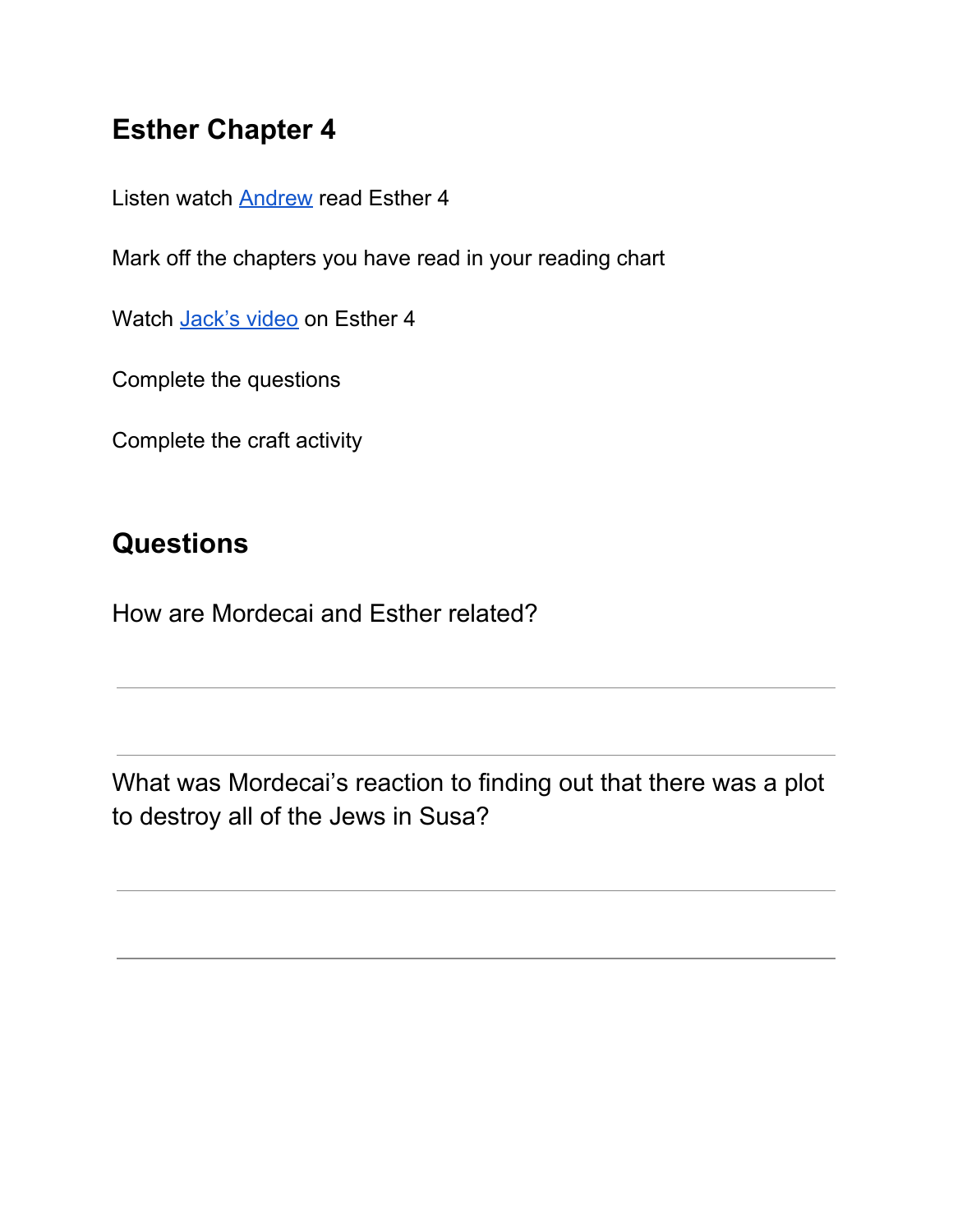Why did Esther not want to talk to the king?

In verse 14, Mordecai says that deliverance for the Jews will come from another place. What do you think he is talking about?

When Esther finally decided to talk to the king, what did she ask of Mordecai?

What can we learn from this chapter?